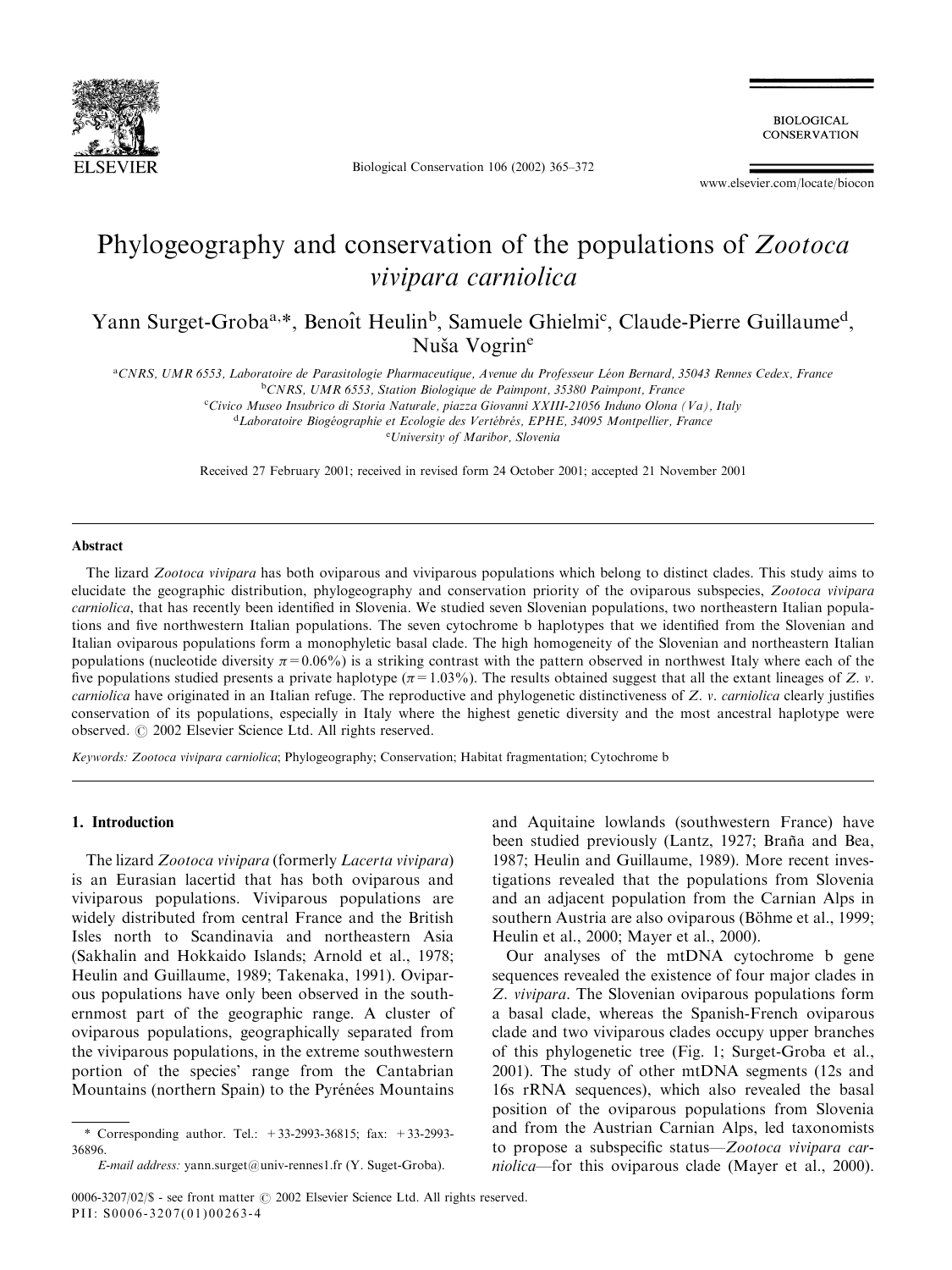

Fig. 1. Phylogenetic relationships and geographical distribution of the different clades of Zootoca vivipara previously identified (Surget-Groba et al., 2001).

However there is no reason to suppose a priori that this clade is restricted to the "carniolian" region, $<sup>1</sup>$  nor that it</sup> has originated from this region as speculated by Mayer et al. (2000). Indeed, we very recently discovered oviparous populations of Z. vivipara not only in the Italian region (Frioule) adjacent to Slovenia, but also far away in the Piemonte-Lombardia region in northwest Italy (Ghielmi et al., 2000, 2001). Hence, it is necessary to examin whether these Italian oviparous populations are phylogenetically related to the Slovenian populations of Z. v. carniolica.

The aim of this study is to examine the phylogenetic position of the Italian oviparous populations and also to evaluate conservation priorities. Indeed, the southernmost populations of Z. vivipara are generally restricted either to relatively rainy mountain areas or, discontinuous, wet biotopes (in particular peatbogs and fens) in the lowlands (Heulin, 1989; Heulin and Guillaume, 1989; Guillaume et al., 1997). The populations are most vulnerable in the latter case, because human activities such as drainage and turf digging may increase the fragmentation of the favourable habitat for the species in lowlands. This conservation problem seems of particular importance in the Po basin, which marks the southernmost extent of the distribution in Italy, and which contains a few endangered relict lowland populations. Historical records and museum specimens indicate that the species was distributed throughout this region prior to 1940, whereas recent field investigations (subsequent to 1970) confirmed the survival of only about 10 small, isolated populations in this region (De Betta, 1857, 1863; Massolongo, 1859; Lessona, 1878; Camerano, 1885; Vandoni, 1914; Tortonese, 1942;

Lugaro, 1957; Lapini, 1983; Giovine, 1989; Salmaso and Osella, 1989; Richard and Semenzato, 1992; Baratelli and Ghielmi, 1994; Semenzato et al., 1996; Fig. 2). The five oviparous populations recently identified by us in Piemonte-Lombardia (including two lowland populations: see Varese and Busatello in Fig. 2) are therefore of obvious conservation interest.

Molecular markers, which are irreplaceable tools for investigating phylogenetic and phylogeographic questions (Avise et al., 1987), are also increasingly employed to estimate parameters (among-population gene flow; genetic distinctiveness of taxonomic units) useful to guide conservation actions (Moritz, 1994a,b, 1995; Avise, 1995). In this study, we perform a phylogenetic analysis of the mtDNA cytochrome b sequences, including new samples from Italian and Slovenian oviparous populations and representative of the major clades previously identified by Surget-Groba et al. (2001). We also compare the nucleotide diversity of Italian and Slovenian oviparous populations in order to assess their genetic distinctiveness and, hence, to determine possible conservation priorities. We discuss to what extent the genetic diversity of these populations could be related to their phylogeographic history and/or to habitat fragmentation.

# 2. Material and methods

# 2.1. Sampling

We studied the mtDNA characteristics of 124 individuals from 14 populations: five populations from northwestern Italy, two populations from northeastern Italy, and seven populations from Slovenia (population codes and locality names in Table 1; Map in Fig. 2). The

<sup>&</sup>lt;sup>1</sup> Historically: up to 1918 a southern Austrian region that is now in Slovenia.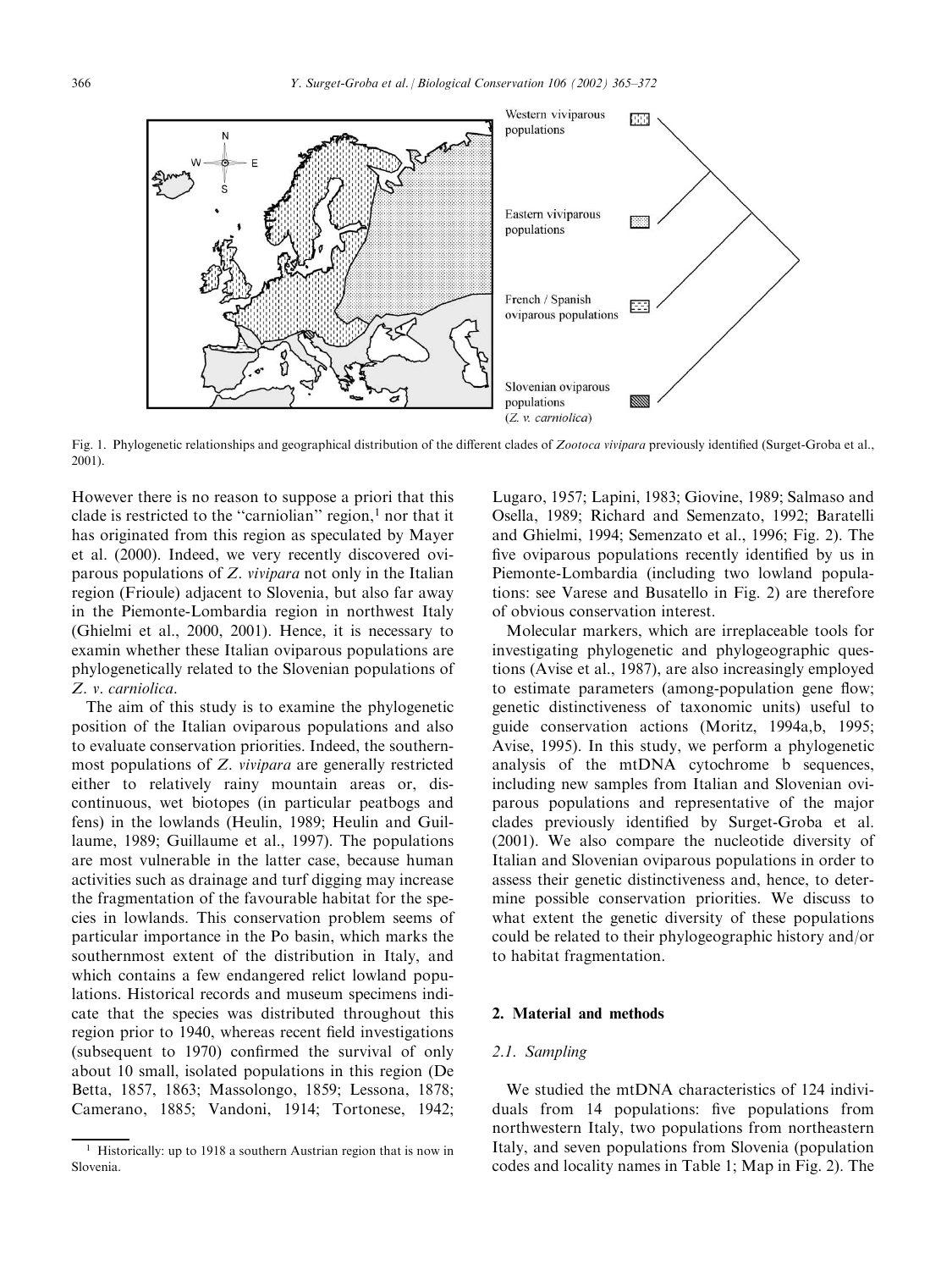

Fig. 2. Map of the sampled populations. The dark area corresponds to the main distribution range of the species, and the dots to disjunct populations of the Po basin. Nos. 1 to 14: oviparous populationss sampled in this study (for locality names, see Table 1); V = localities where the viviparous form has been identified in the southern Alps (according to Ghielmi et al., 2001; Mayer et al., 2000; Odierna et al., 1998; Surget-Groba et al., 2001; and personal unpublished observations).

Table 1 Localities sampled and haplotypes identified in Slovenia and Italya

| Country         | Population code | Locality        | Altitude          | Latitude $(^{\circ}$ N) | Longitude $(° E)$ | N              | Haplotypes      |
|-----------------|-----------------|-----------------|-------------------|-------------------------|-------------------|----------------|-----------------|
| Slovenia        |                 | Cernisko Jezero | 480 m             | 45.772                  | 14.398            | 12             | OS <sub>1</sub> |
|                 | 2               | Ig              | $1000 \text{ m}$  | 45.958                  | 14.536            | $\overline{2}$ | OS <sub>1</sub> |
|                 | 3               | Medvedce        | 245 m             | 46.343                  | 15.730            | 7              | OS <sub>1</sub> |
|                 | 4               | Kot-Pohorje     | $1040$ m          | 46.494                  | 15.614            | 10             | OS <sub>1</sub> |
|                 | 5               | Pavlicevo seldo | $1200 \text{ m}$  | 46.425                  | 14.589            |                | OS <sub>1</sub> |
|                 | 6               | Mangart         | $1200 \text{ m}$  | 46.440                  | 13.659            | 2              | OS1 (1)/OS2(1)  |
|                 |                 | Zelenci         | 840 m             | 46.491                  | 13.758            | 10             | OS <sub>1</sub> |
| <b>NE</b> Italy | 8               | Fusine          | 875 m             | 46.492                  | 13.653            | 12             | OS1 (11)/OS2(1) |
|                 | 9               | Tarvisio        | $800 \text{ m}$   | 46.492                  | 13.600            | 8              | OS <sub>1</sub> |
| <b>NW</b> Italy | 10              | Busatello       | 15 <sub>m</sub>   | 45.101                  | 11.093            | 7              | OS7             |
|                 | 11              | Bollone         | 830 m             | 45.736                  | 10.586            | 11             | OS <sub>6</sub> |
|                 | 14              | Lago Maggiore   | 850 m             | 45.877                  | 8.488             | 10             | OS <sub>5</sub> |
|                 | 12              | Varese          | $240 \text{ m}$   | 45.784                  | 8.700             | 12             | OS <sub>3</sub> |
|                 | 13              | Oropa           | 1180 <sub>m</sub> | 45.629                  | 7.974             | 19             | OS <sub>4</sub> |

<sup>a</sup> Haplotypes as in Fig. 3; population codes as in Fig. 2; N sample size. When different haplotypes are present in one population, the number of individuals carrying each haplotype is bracketed.

124 individuals studied include those (15 individuals from the Slovenian populations Nos. 1 3, 4 and 7) previously studied by Surget-Groba et al. (2001), that all carried the same haplotype (OS1) of mtDNA cytochrome b.

Approximately 1 cm of autotomized-tail of each lizard was preserved in 95% ethanol, until processed for the mtDNA study. Most animals were then released at their collection site, except those (one to three per population) that were used to study reproductive mode (Ghielmi et al., 2000; Heulin et al., 2000).

#### 2.2. Mitochondrial DNA analyses

Total DNA was chelex extracted according to the methods described in Estoup et al. (1996) from small amounts of tail. A 429 bp segment of mtDNA (408 bp from cytochrome b and 21 bp from the adjacent GlutRNA genes) was amplified using primers MVZ04 and MVZ05 (Smith and Patton, 1991).

The haplotype of at least one individual from each population was determined by sequencing, as previously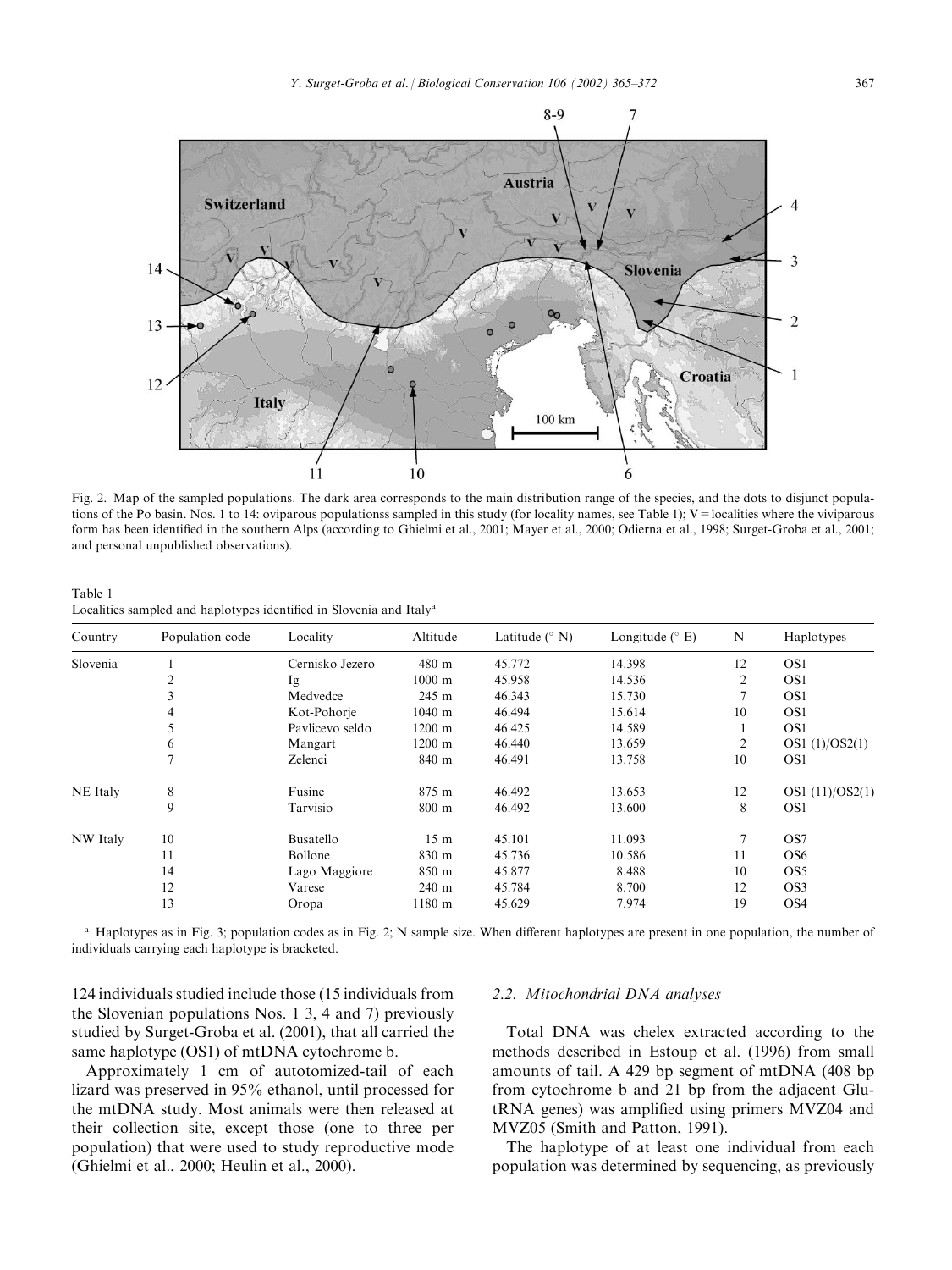described in Surget-Groba et al. (2001). A single-strand conformation polymorphism analysis (SSCP: Orita et al., 1989) was used to infer the haplotypes of the other individuals by comparing the chromatogram of each individual to those of the individuals whose haplotypes had previously been sequenced. SSCP offers a sensitive and rapid method for determining which DNA samples in a set differ in sequence, so that only an informative subset needs to be sequenced. This method, which is widely used for clinical use, has been shown to be very useful for population genetics studies (Sunnucks et al., 2000). In this study, we used a capillary electrophoresis SSCP method (CE-SSCP, Inazuka et al., 1997) which is much more efficient than conventional SSCP technique (Ren, 2000). For the SSCP analysis, we used fluorescent-marked primers (MVZ04-hex and MVZ05-fam). PCR (0.5  $\mu$ l) was mixed to 0.5  $\mu$ l NaOH (0.1 N), 11  $\mu$ l deionised formamide and 0.5 µl Genscan-1000 [ROX] size standard. This mix was run on an ABI 310 genetic analyser in a  $3\%$  Genscan polymer +  $10\%$  glycerol at  $30^{\circ}$ C. Chromatograms were analysed with the Genscan software (Applied Biosystem). Any new variant of haplotype detected by SSCP, was sequenced .

# 2.3. Phylogenetic analyses and nucleotide diversity

We reconstruct a phylogenetic tree including all the new haplotypes identified in Slovenia and Italy and the haplotypes representative of the main clades previously described by us. For presentational convenience, the phylogenetic tree presented (Fig. 3) does not include all 29 haplotypes previously identified but only the most common haplotypes of each clade (genbank accession numbers: AF247976-AF248005): OS1 for Slovenian clade; OC1, OC2, OF1, OF2 for the Spanish-French oviparous clade ; VU1, VU2, VU3, VU4 for the eastern viviparous clade ; VB1, VB8, VB9, VB 10 for the western viviparous clade (Surget-Groba et al., 2001). We verified that this presentation simplification did not modify the topology of the tree. Sequence alignment was performed by eye and the phylogenetic relationships between haplotypes were inferred by maximum parsimony (branch and bound search) using PAUP version 4.0b3. Tree length and the consistency index (CI) were based on all characters. The reliability of the nodes was investigated by bootstrapping using 1000 replicates. All the sequences used in our study are deposited in the Genbank database under accession numbers AF444037-AF444042 for Z. vivipara and AF248006-AF248007 for Lacerta bilineata (formerly Lacerta viridis) and Podarcis muralis (two other lacertid lizards used as outgroup in the analysis).

In addition to the classical phylogenetic methods (see earlier) that were used to identify the relative position of the main clades of the species, we also constructed a statistical parsimony network (Templeton, 1992) using



Fig. 3. Maximum parsimony consensus tree of the haplotypes of Zootoca vivipara This phylogenetic tree includes representative haplotypes of the main clades previously identified by Surget-Groba et al. (2001), and the new haplotypes (OS2, OS3, OS4, OS5, OS6, OS7) identified in the present study. Bootstrap values indicated on the branches.

TCS version 1.12 in order to better understand the relationships between the ''Italo-Slovenian'' haplotypes. Indeed, network methods (Posada and Crandall, 2001) are better suited to analysing closely related haplotypes than classical phylogenetic methods. Nucleotide diversity  $(\pi)$  was calculated using DnaSP version 3.5.

#### 3. Results

# 3.1. Phylogenetic relationships

Our study reveals that the OS1 haplotype previously identified in Slovenia (Surget-Groba et al., 2001), also exists in northeastern Italy (Fusine and Tarvisio). A new haplotype, OS2, was found in only two individuals: one coming from the Italian population of Fusine and the other coming from the neighbouring Slovenian population of Mangart. Five new haplotypes, each being characteristic of a single population, have also been identified in northwestern Italy: OS3 in the 14 individuals from Varese, OS4 in the 13 individuals from Lago Maggiore, OS5 in the 19 individuals from Oropa, OS6 in the 11 individuals from Bollone and OS7 in the seven individuals from Busatello (Table 1). The maximum parsimony search produced two trees of 176 steps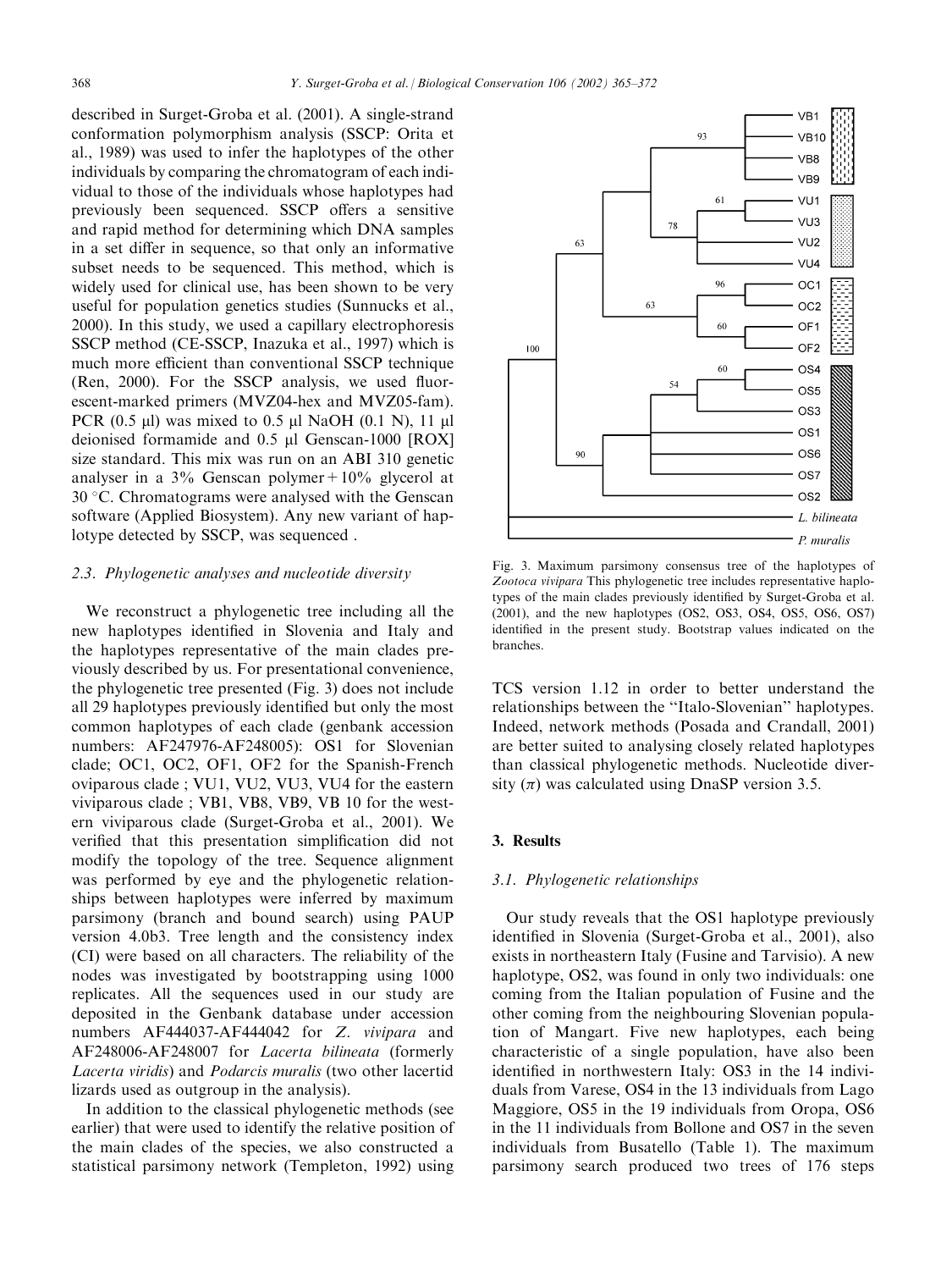(consistency index  $CI = 0.80$ , rescaled consistency index  $RC = 0.66$ ). The OS1 haplotype and the six new haplotypes (OS2 to OS7) identified branch together in the phylogenetic tree (bootstrap  $P=90$ ) as shown in the strict consensus tree (Fig. 3). Hence the Slovenian and the Italian oviparous populations form a basal single clade, which corresponds to the subspecies  $Z$  *v. carniolica* of Mayer et al. (2000).

The haplotype OS7 is the central haplotype of the network (Fig. 4). Four branches emerge from this haplotype. The first branch is composed of the three haplotypes from western Lombardia and Piemonte (OS3, OS4 and OS5), the second of the haplotype OS6 near the Lago di Garda, the third of the haplotype OS2 present in two populations of eastern Italy and western Slovenia and the fourth of the haplotype OS1 present in eastern Italy and in all Slovenian populations.

## 3.2. Population structure and diversity

The Slovenian and northeastern Italian populations form an homogeneous group, in which all but two individuals bear the OS1 haplotype. This is a striking contrast to the pattern observed in northwest Italy where each of the five populations have a specific and unique haplotype. As a consequence the nucleotide diversity of the northwest Italian group ( $\pi$ =1.03%) is considerably higher than that of the Slovenian and northeastern Italian group ( $\pi$ =0.06%). The clear-cut genetic differentiation of the five populations from northwest Italy (absence of shared haplotypes) indicates that, despite the geographic proximity of some of them (less than 30 km between Varese/Lago Maggiore), there is only very limited (if any) gene flow among these populations.

## 4. Discussion

## 4.1. Biogeographic history

To what extent the geographic variation in the genetic diversity of Z. v. carniolica reflects the biogeographic history of its different populations? Our previous research led us to propose a biogeographic scenario positing that the glacial phases of the Pleistocene may have obliged the populations of Z. vivipara to retreat into several allopatric southern refuges, and hence may have facilitated the differentiation of distinct oviparous and viviparous clades within this species. The viviparous populations, better adapted to the coldest climatic conditions, may have rapidly re-colonized northern countries during warming periods; whereas the oviparous populations may have been restricted for longer periods in southern regions (for more details on the scenario, see: Heulin et al., 1993, 1999; Guillaume et al., 2000; Odierna et al., 2001; Surget-Groba et al., 2001).

The highest genetic diversity observed in the Italian populations of Z. vivipara carniolica may well correspond to the conservation of an ancestral polymorphism in a refuge area, whereas the existence of single haplotype in most Slovenian populations could reflect a founder effect correlated to a recent colonization of this region. Indeed, colonization processes are often associated with a loss of variability (Austerlitz et al., 1997; Huchon et al., 1999).

It is worth noting that the hypothesis of an Italian refuge for this subspecies is also strenghtened by the structure of the haplotype network (Fig. 4). Indeed, it is expected that the age of an haplotype is proportionnal to the number of its connection with the other haplotypes



Fig. 4. Geographic repartition and netwok of haplotypes of Z. v. carniolica. The slashes represent the number of mutations between two haplotypes.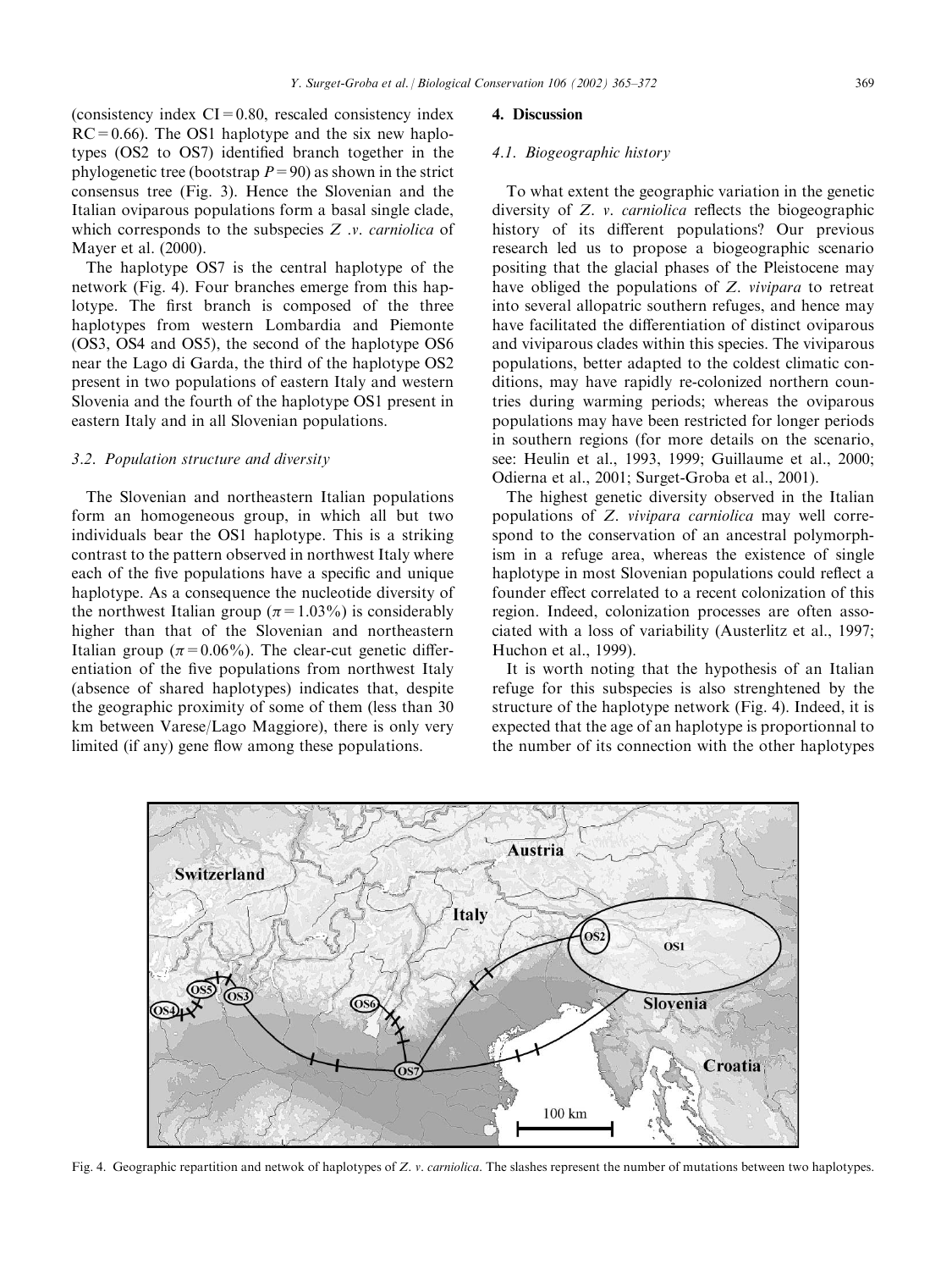(Crandall and Templeton, 1993). The Italian haplotype OS7 which is at the center of the network and has four connections with other haplotypes is therefore probably the oldest haplotype. Hence the presence of the most ancestral haplotype in Italy tends to support the idea that all the extant lineages of Z. v. carnioloca would have originated from this refuge area. On the contrary, eastern Italy and Slovenia present only tip haplotypes (with only one connection) which suggests that this region has been colonized recently by ''young'' haplotypes.

Finally, one may also suspect that the warmer and dryer climate of the post pleistocene period has progressively restricted the favourable biotopes (in particular peatbog) available for Z. vivipara on the southern margin of its range, and that recent human activities (e.g. drying of numerous marshes of the Po basin, since1940) have certainly further fragmented those relict biotopes in lowlands (Amadei, 1977; Cotta Ramusino, 1986; Giovine, 1989; Semenzato et al., 1996). The expected effects of such a habitat fragmentation, that is a marked genetic differentiation of the populations and a low genetic variability within each population (Wright, 1931; Cunningham and Moritz, 1998), corresponds to the genetic structure observed in the northwestern Italian populations of Z. v. carniolica.

#### 4.2. Conservation implications

The populations of Z. *v. carniolica* from Slovenia and from northeastern and northwestern Italy are unique, not only because they are oviparous but, also, because they branch off at the base of the phylogenetic tree, before all other oviparous and viviparous clades of the species. Furthermore, we previously showed that females from the Slovenian oviparous populations exhibit a particular chromosomal formula  $(2 N=36$ chromosomes) different from those  $(2 N=35,$  due to a fusion of two chromosomes from distinct pairs) observed in females from all other oviparous and viviparous clades of Z. vivipara (Odierna et al., 2001). A recent karyological investigation also revealed the existence of 2  $N=36$  chromosomes in oviparous females coming from the Italian population of Oropa, Bollone and Tarvisio (Odierna, unpublished data, personal communication). Given all these unique features, it seems worth protecting most of the populations of Z. v. carniolica that can be considered as an evolutionary significant unit (ESU: Moritz, 1994a,b).

Conservation actions should however take into account the fact that the genetic diversity is very unevenly distributed among and within the populations of Z. v. carniolica. We must first emphasize that despite the term ''carniolica'' refers to Slovenia, this subspecies has probably not originated from this region which only contains two of the haplotypes identified. On the contrary the whole genetic diversity identified (seven haplotypes) is represented in Italy. Furthermore, the low genetic diversity of the Slovenian and northeastern Italian group of populations strikingly contrasts with the genetic differentiation observed among the five populations from northwest Italy (one particular haplotype in each of them). These five populations from northwest Italy, among which there is probably no gene flow, must for this reason be considered as true management units (MU: Moritz, 1994a,b) deserving specific—and urgent—conservation action. This is of particular importance for the lowland population of Busatello that represents a crucial element (see above paragraph and Fig. 4) in understanding the phylogeographic history of Z .v. carniolica.

# 4.3. Conclusions and prospects

This study clearly illustrates the reproductive and phylogenetic distinctiveness of Z.v.carniolica and allows us to define priorities in the conservation of its populations, especially in Italy where the highest genetic diversity was observed. Future research will aim, (1) at defining the reproductive and phylogenetic status of all the relict (hopefully not extinct) populations of Z. vivipara isolated in the Po basin, and (2) at assessing whether there are contact zones (and possibly interbreeding) between the oviparous Z. v. carniolica and the viviparous populations of Z. vivipara in the Alps (see also Ghielmi et al., 2001). Available data on the southernmost occurrences of the viviparous form (Fig. 2), actually suggest that such contacts might exist both in Italy, on the border Austria-northeast Italy (western part of the Carnic Alps) and near the Drave river in south Austria (Ghielmi et al., 2001; Mayer et al., 2000).

Indeed, we previously noted that, although it is possible to crossbreed Spanish-French oviparous lizards with the French viviparous lizards in the laboratory, there is an ecological barrier (absence of favorable wet habitat) which prevents any contact and interbreeding of these two groups of populations in southern France (Heulin et al., 1993; Arrayago et al., 1996). This situation has led us to consider whether the existence of such a barrier was a necessary condition to the survival of oviparous populations in Z. vivipara. The identification of a contact zone between the oviparous Z. v. carniolica and viviparous populations of Z. vivipara, would therefore be of obvious theoretical interest.

# Acknowledgements

This work is part of a continuing international cooperation program (PICS, Phylogeography and evolution of viviparity in L. vivipara) funded by the French National Center of Scientific Research (CNRS—UMR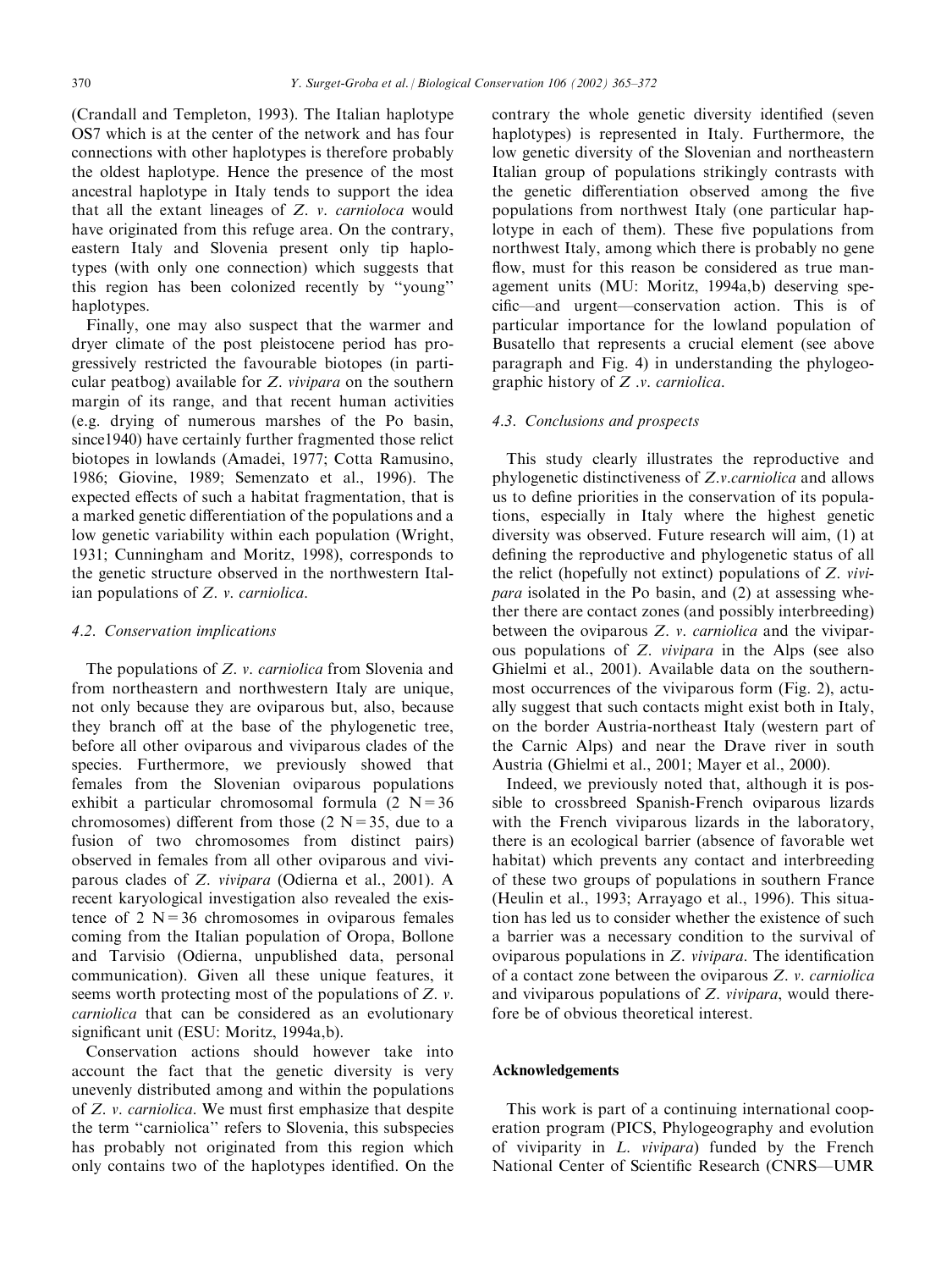6553) and by the French Institute for Biodiversity (IFB). Other funds also came from the PPF program ''fragmented and insular populations'' of the EPHE. We thank Yves Picard and Jean-Luc Foulon for technical assistance, James Stewart and Roger S. Thorpe for correcting the manuscript.

# References

- Amadei, G., 1977. Invito all'agricoltura. La difensa della natura. Testi per Italia Nostra, Mondadori, Milano.
- Arnold, E.N., Burton, J.A., Owenden, D.W., 1978. Tous les reptiles et amphibiens d'Europe. Elsevier Séquoia, Bruxelles.
- Arrayago, M.J., Bea, A., Heulin, B., 1996. Hybridization experiment between oviparous and viviparous strains of Lacerta vivipara: a new insight into the evolution of viviparity in Reptiles. Herpetologica 52, 333–342.
- Austerlitz, F., Jung-Muller, B., Godelle, B., Gouyon, P.H., 1997. Evolution of coalescence times, genetic diversity and structure during colonization. Theoretical Population Biology 51, 148–164.
- Avise, J.C., Arnold, J., Ball, M.R., Bermingham, E., Lamb, T., Neigel, J.E., Reeb, C.A, Saunders, N.C., 1987. Intraspecific phylogeography: the bridge between population genetics and systematics. Annual Reviews in Ecology and Systematics 18, 489–522.
- Avise, J.C., 1995. Mitochondrial DNA polymorphysm and a connection between genetics and demography of relevance to conservation. Conservation Biology 9, 686–690.
- Baratelli, D., Ghielmi, S., 1994. Conferma della presenza di Lacerta (Zootoca) vivipara nella palude Brabbia (Lombardia, Varese). Bolletino de la Societa` Ticinese di Scienze Naturali 82, 121–126.
- Böhme, W., Heulin, B., Bischoff, W., 1999. First data on an oviparous population of the viviparous lizard, Zootoca vivipara Jacquin 1787 (Squamata : Lacertidae) from Slovenia. In: 10th Ordinary General Meeting of the Societas Europaea Herpetologica—Book of Abstracts, Natural History Museum of Crete Press, Erakleio, pp. 34–35.
- Braña, F., Bea, A., 1987. Bimodalité de reproduction chez Lacerta vivipara. Bulletin de la Société Herpétologique de France 44, 1–5.
- Camerano, L., 1885. Monographia dei Sauri Italiani. Memorie della Reale Accademia delle Scienze di Torino 27, 451–591.
- Cotta Ramusino, M., 1986. Lezioni di idrobiologia e pescicoltura. Clued Milano.
- Crandall, K.A., Templeton, A.R., 1993. Empirical tests of some predictions from coalescent theory with applications to intraspecific phylogeny reconstruction. Genetics 134, 959–969.
- Cunningham, M., Moritz, C., 1998. Genetic effects of forest fragmentation an a rainforest restricted lizard (Scincidae: Gnypetoscincus queenslandiae). Biological Conservation 83, 19–30.
- De Betta, E., 1857. Erpetologia de la provincie Venete e del Tirolo merodonale. Atti dell' Accademia d'Agricoltora, Commercio ed Arti di Verona 35, 1–365.
- De Betta, E., 1863. Materiale per una fauna veronese. Atti dell' Accademia d'Agricoltora, Commercio ed Arti di Verona 42, 91–235.
- Estoup, A., Largiader, C.R., Perrot, E., Chourrout, D., 1996. Rapid one-tube extraction for reliable PCR detection of fish polymorphic markers and transgenes. Molecular Marine Biology and Biotechnology 20, 295–298.
- Ghielmi, S., Bernasconi, R., Vigano, A., 2000. Primi dati sull'oviparata` di Zootoca vivipara Jacquin 1787, in Italia. In: Barbieri, F., Bernini, F., Fasola, M. (Eds.), Societas Herpotologica Italica, 3° Congresso Nazionale, Riassunti. Centro Stampa del Comune Pavia, Pavia, Italy, p. 46.
- Ghielmi, S., Heulin, B., Surget-Groba, Y., Guillaume, C.P., 2001. Identification de populations ovipares de Lacerta (Zootoca) vivipara en Italie. Bulletin de la Société Herpétologique de France 98, 19–29.
- Giovine, G., 1989. Indagine preliminare su Lacerta (Zootoca) vivipara nelle prealpi Bergamesche e nelle aree limitrofe. Bolletino del Grupo R.A.N.A. Italia 9–18.
- Guillaume, C.P., Heulin, B., Bechkov, V., 1997. Biogeography of Lacerta vivipara: reproductive mode and enzymes phenotypes in Bulgaria. Ecography 20, 240–246.
- Guillaume, C.P., Heulin, B., Arrayago, M.J., Bea, A., Braña, F., 2000. Refuge areas and suture zones in the Pyrenean and Cantabrian regions: geographic variation of the female MPI sex-linked alleles among oviparous populations of the lizard Lacerta vivipara. Ecography 23, 3–11.
- Heulin, B., 1989. Lacerta vivipara. In: Atlas de répartition des reptiles et amphibiens de France. Société Herpétologique de France, Paris, pp 132–133.
- Heulin, B., Guillaume, C.P., 1989. Extension géographique des populations ovipares de Lacerta vivipara. Revue d'Ecologie 44, 39–45.
- Heulin, B., Guillaume, C.P., Bea, A., Arrayago, M.J., 1993. Interprétation biogéographique de la bimodalité de reproduction du lézard Lacerta vivipara: un modèle pour l'étude de l'évolution de la viviparité. Biogeographica 69, 1–11.
- Heulin, B., Guillaume, C.P., Vogrin, N., Surget-Groba, Y., Tadic, Z., 2000. Further evidence of the existence of oviparous populations of Lacerta vivipara in the NW of the Balkan Peninsula. Comptes Rendus de l'Académie des Sciences Paris B 323, 1–8.
- Heulin, B., Surget-Groba, Y., Guiller, A., Guillaume, C.P., Deunff, J., 1999. Comparisons of mtDNA sequences (16S rRNA gene) between oviparous and viviparous strains of Lacerta vivipara: a preliminary study. Molecular Ecology 8, 1627–1631.
- Huchon, D., Delsuc, F., Catzeflis, F.M., Douzery, E.J.P., 1999. Armadillos exhibit less genetic polymorphism in North America than in South America: nuclear andmitochondrial data confrm a founder effect in Dasypus novemcinctus (Xenarthra). Molecular Ecology 8, 1743–1748.
- Inazuka, I., Wenz, H.M., Sakabe, M., Tahira, T., Hayashi, K., 1997. A streamlined mutation detection system: multicolor post-PCR fluorescence labelling and single-strand conformational polymorphism analysis by capillary electrophoresis. Genome Research 7, 1094–1103.
- Lantz, L.A., 1927. Quelques observations nouvelles sur l'herpétologie des Pyrénées centrales. Bulletin d'Histoire Naturelle Appliquée 8, 54–61.
- Lapini, L., 1983. Anfibi e rettili. Lorenzini, Tricesimo.
- Lessona, M., 1878. La Zootoca vivipara in Piemonte. Atti della Accademia delle Scienze de Torino 14, 1135–1140.
- Lugaro, G., 1957. Elenco sistematico dei rettili italiani conservatii nella collezione di studio esistente presso il Museo di Storia Naturale de Milano, con brevi note critiche esplicative. Atti della Societa` Italiana di Scienze Naturali 96, 20–36.
- Massalongo, A., 1859. Catalogo dei rettili delle provincie Venete. Atti dell' Istituto Veneto di Scienze, Lettere ed Arti 4, 300–310.
- Mayer, W., Böhme, W., Tiedeman, F., Bischoff, W., 2000. On oviparous populations of Zootoca vivipara in south-eastern central Europe and their phylogenetic relationship to neighbouring viviparous and south-west European oviparous populations. Herpetozoa 13, 59–69.
- Moritz, C., 1994a. Applications of mitochondrial DNA analysis in conservation: a critical review. Molecular Ecology 3, 401–411.
- Moritz, C., 1994b. Defining evolutionary significant units for conservation. Trends in Ecology and Evolution 9, 373–375.
- Moritz, C., 1995. Uses of molecular phylogenies for conservation. Philosophical Transactions of the Royal Society London B 349, 113–118.
- Odierna, G., Aprea, G., Capriglione, T., Kupriyanova, L., Olmo, E., 1998. Progressive differentiation of the W sex-chromosome between oviparous and viviparous populationss of Zootoca vivipara. Italian Journal of Zoology 65, 95–302.
- Odierna, G., Heulin, B., Guillaume, C.P., Vogrin, N., Aprea, G., Capriglione, T., Surget-Groba, Y., Kupriyanova, L., 2001. Evolutionary